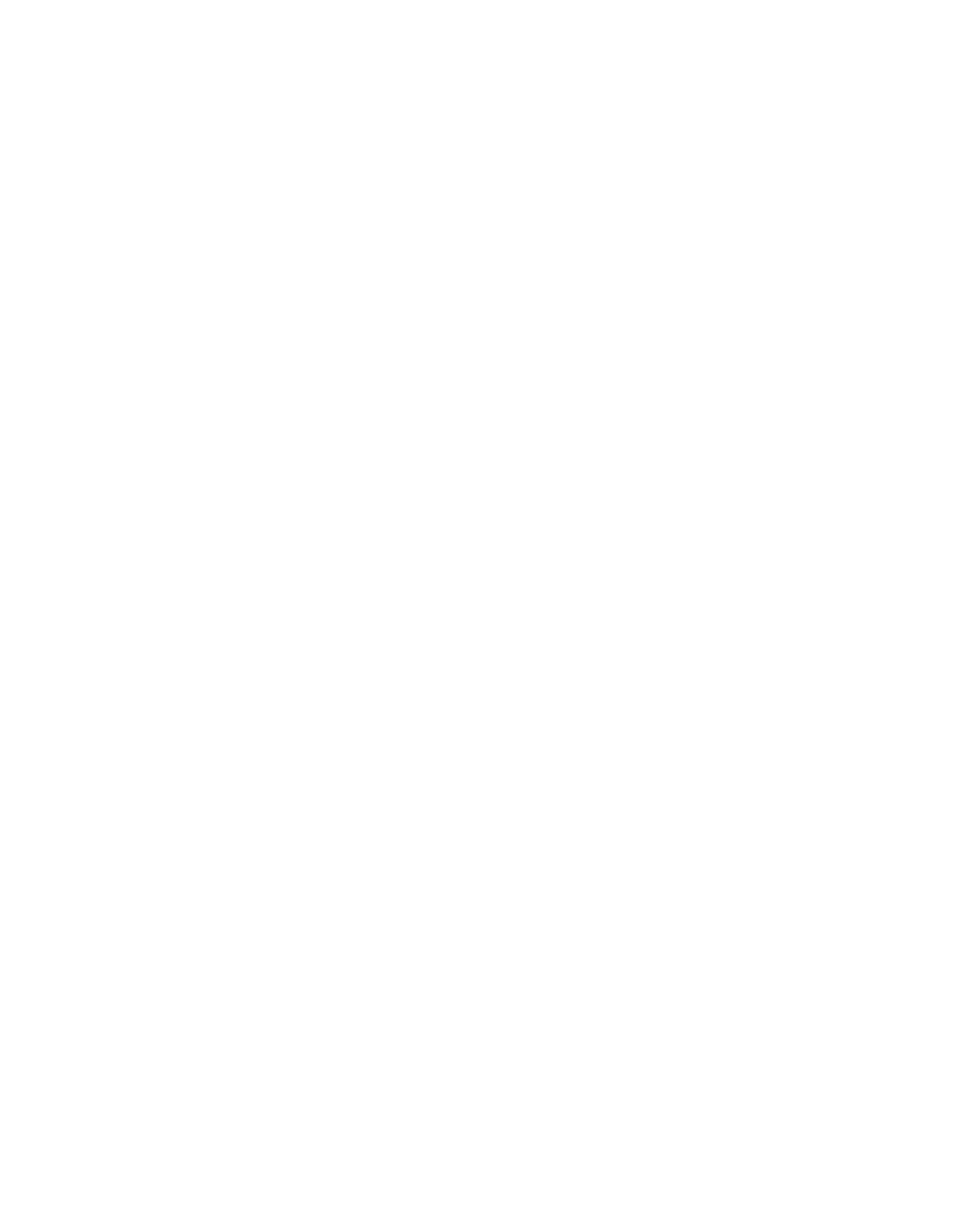

# Kaufman County Appraisal District

|    | <b>Mandatory Requirements</b>                                                           | <b>PASS/FAIL</b> |
|----|-----------------------------------------------------------------------------------------|------------------|
|    | Does the appraisal district have up-to-date appraisal maps?                             | <b>PASS</b>      |
| 2. | Is the implementation of the appraisal district's most recent reappraisal plan current? | <b>PASS</b>      |
| 3. | Does the appraisal district comply with its written procedures for appraisal?           | <b>PASS</b>      |
| 4. | Are values reproducible using the appraisal district's written procedures and appraisal |                  |
|    | records?                                                                                | <b>PASS</b>      |

| <b>Appraisal District Activities</b>            | <b>RATING</b> |
|-------------------------------------------------|---------------|
| Governance                                      | MFFTS ALL     |
| <b>Taxpayer Assistance</b>                      | MEETS ALL     |
| <b>Operating Procedures</b>                     | MEETS ALL     |
| Appraisal Standards, Procedures and Methodology | MEETS ALL     |

### **Appraisal District Ratings:**

**Meets All** – The total point score is 100.

**Meets** – The total point score ranges from 90 to less than 100.

**Needs Some Improvement** – The total point score ranges from 85 to less than 90.

**Needs Significant Improvement** – The total point score ranges from 75 to less than 85.

**Unsatisfactory** – The total point score is less than 75.

| <b>Review Areas</b>                                | <b>Total Questions in Review Area</b><br>(excluding Not Applicable<br>questions and Not Evaluated<br>questions) | <b>Total</b> "Yes"<br><b>Points</b> | <b>Total Score (Total</b><br>"Yes" Questions/Total<br>Questions) x 100 |  |
|----------------------------------------------------|-----------------------------------------------------------------------------------------------------------------|-------------------------------------|------------------------------------------------------------------------|--|
| Governance                                         | 3                                                                                                               |                                     | 100                                                                    |  |
| Taxpayer Assistance                                | 14                                                                                                              | 14                                  | 100                                                                    |  |
| <b>Operating Procedures</b>                        | 10                                                                                                              | 10                                  | 100                                                                    |  |
| Appraisal Standards, Procedures and<br>Methodology | 18                                                                                                              | 18                                  | 100                                                                    |  |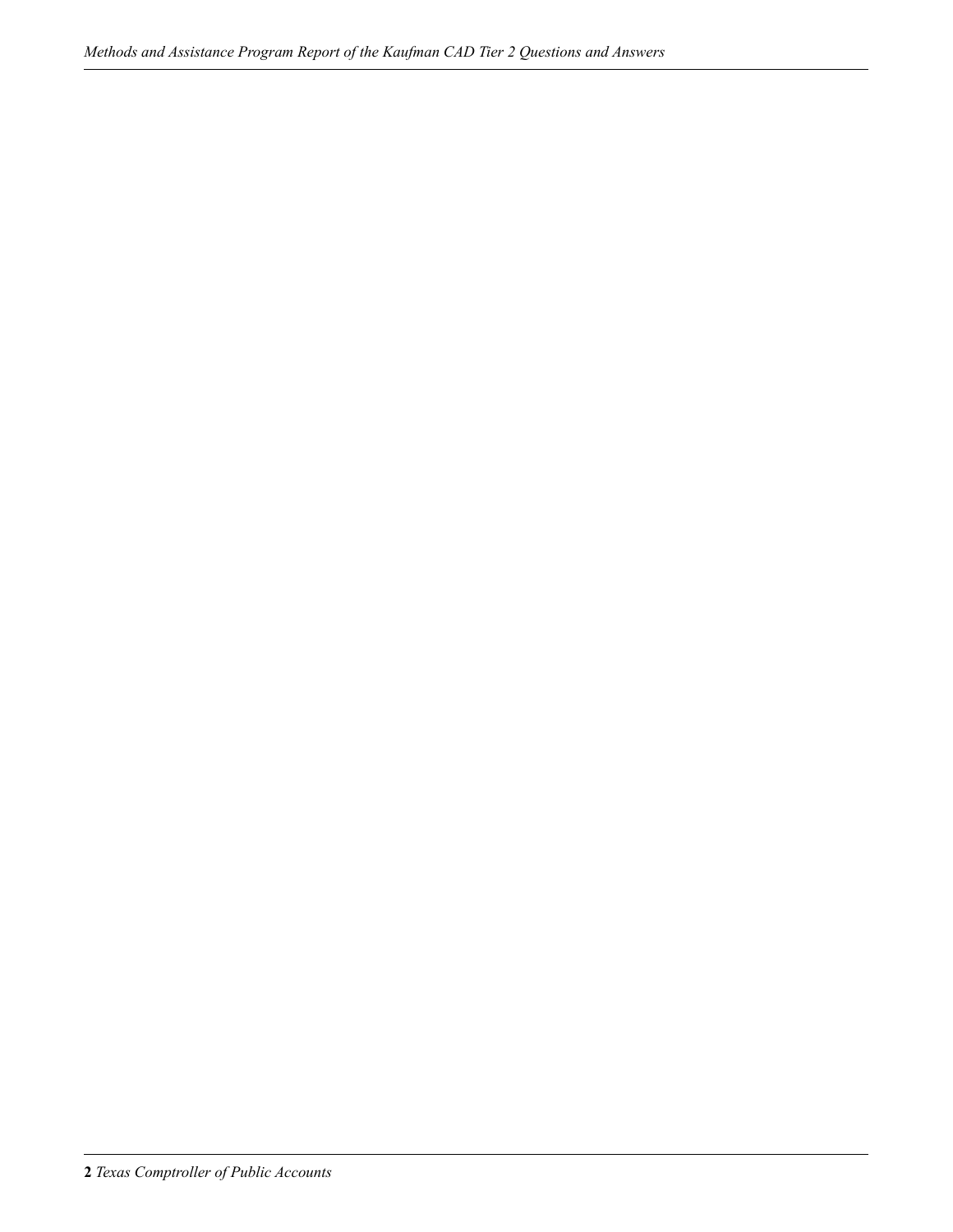

## Kaufman CAD Review Questions and Answers

This review is conducted in accordance with Tax Code Section 5.102(a) and related Comptroller Rule 9.301. The Comptroller is required to review appraisal district:

- governance;
- taxpayer assistance;
- operating procedures; and
- appraisal standards, procedures and methodology.

Each CAD is reviewed every other year. This report details the results of the review for the appraisal district named above.

Because of the diversity of property within Texas, some parts of the review may not be applicable to a county. If questions or a section of questions do not apply, such as when a county has no timber, the question or questions will be marked as "Not Applicable" and the final score will not be negatively impacted by these questions. Some questions will be marked as "Not Evaluated" when an appraisal district meets the criteria set forth in the Methods and Assistance Program review guidelines.

#### **GOVERNANCE**

| 1.                   | Did the board of directors meet at least quarterly in the prior year, as required<br>by Tax Code Section 6.04(b)?                                                                                                                    | <b>YES</b> | X. | NO.       |  |
|----------------------|--------------------------------------------------------------------------------------------------------------------------------------------------------------------------------------------------------------------------------------|------------|----|-----------|--|
| 2.                   | If the board of directors held an executive or closed session in the prior year,<br>was it shown on the meeting agenda for one of the purposes authorized by<br>law?                                                                 | <b>YES</b> | X. | NO.       |  |
| 3.                   | Did the board of directors evaluate the performance of the chief appraiser and<br>discuss the evaluation with him or her at any time from Jan. 1, 2012 to the time<br>of the issuance of the preliminary MAP report in 2014 or 2015? | <b>YES</b> | X. | NO.       |  |
| 4.                   | Did the board of directors take official action to select an auditor to prepare the<br>annual financial audit as required by Tax Code Section 6.063 in the prior year?                                                               | <b>YES</b> |    | <b>NO</b> |  |
| <b>NOT EVALUATED</b> |                                                                                                                                                                                                                                      |            |    |           |  |
| 5.                   | Did the board of directors solicit bids for a bank depository in any year since<br>2009 as required by Tax Code Section 6.09(c)?                                                                                                     | <b>YES</b> |    | NO.       |  |
| <b>NOT EVALUATED</b> |                                                                                                                                                                                                                                      |            |    |           |  |
| 6.                   | Did the board of directors designate a bank depository by official action in any<br>year since 2009 as required by Tax Code Section 6.09(b)?                                                                                         | <b>YES</b> |    | NO.       |  |
| <b>NOT EVALUATED</b> |                                                                                                                                                                                                                                      |            |    |           |  |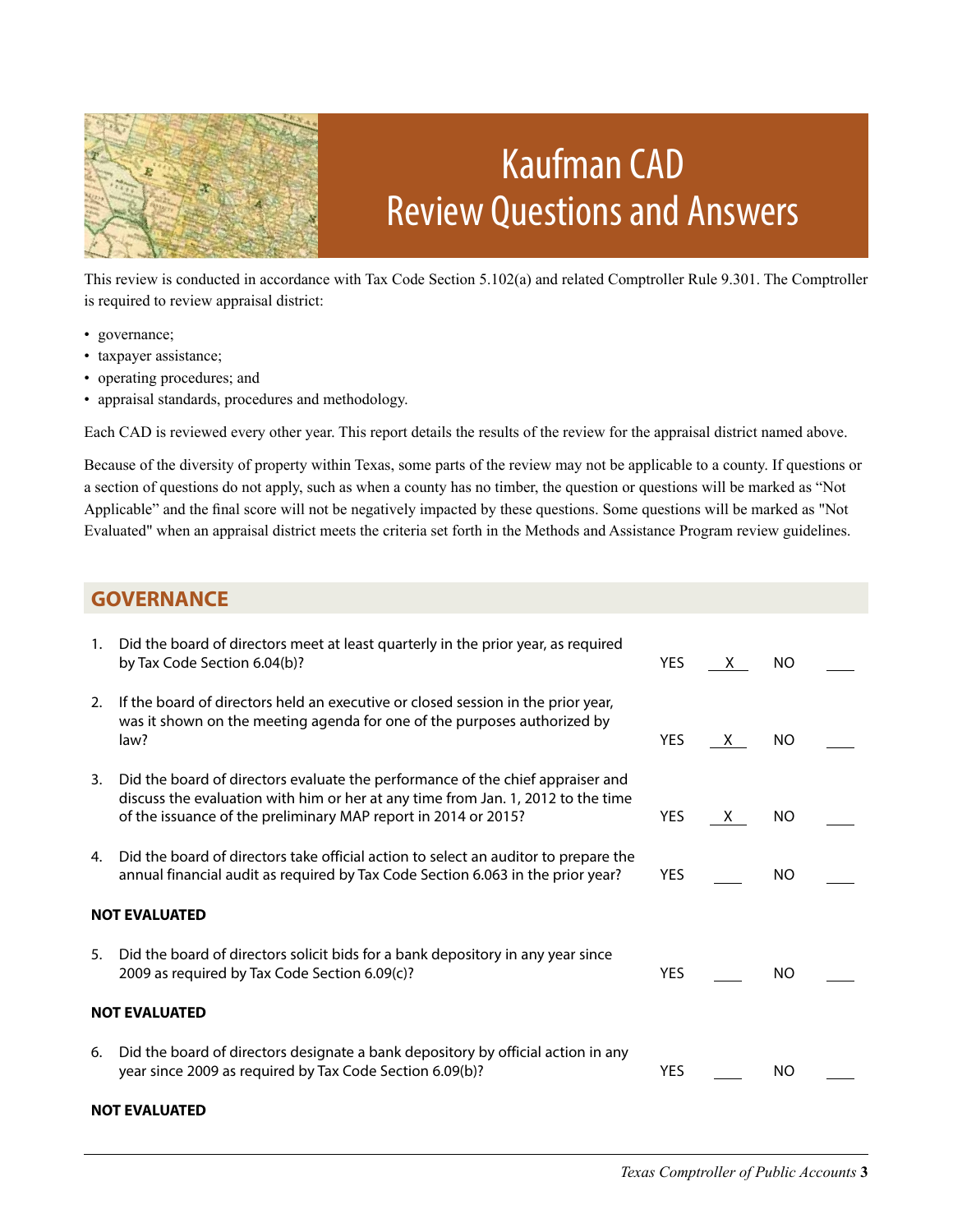### **TAXPAYER ASSISTANCE**

| 7. | Has the appraisal district implemented its public relations plan described in the<br>IAAO Standard on Public Relations?                                                                                                                                                                                                                                                                  | <b>YES</b> | <u>X</u> | <b>NO</b> |  |
|----|------------------------------------------------------------------------------------------------------------------------------------------------------------------------------------------------------------------------------------------------------------------------------------------------------------------------------------------------------------------------------------------|------------|----------|-----------|--|
| 8. | Does the appraisal district have written documents explaining how property is<br>appraised for use by property owners?                                                                                                                                                                                                                                                                   | YES        | X.       | <b>NO</b> |  |
| 9. | Does the appraisal district's website offer the ability to file protests to the<br>appraisal review board online as required by Tax Code Section 41.415?                                                                                                                                                                                                                                 | <b>YES</b> | X        | <b>NO</b> |  |
|    | 10. Did the chief appraiser publicize in a manner reasonably designed to notify all<br>property owners of the requirements of law relating to the filing of rendition<br>statements and reports and the availability of forms, as required by Tax Code<br>Section 22.21 in the current or prior year?                                                                                    | <b>YES</b> | X.       | NO        |  |
|    | 11. Did the chief appraiser publicize in a manner reasonably designed to notify all<br>residents in the appraisal district of the legal requirements for filing exemption<br>applications and the availability of application forms, as required by Tax Code<br>Section 11.44(b), in the current or prior year?                                                                          | YES        | X.       | NO        |  |
|    | 12. Did the chief appraiser publicize in a manner reasonably designed to notify all<br>residents of the appraisal district of the requirements for special appraisal of<br>land used for agricultural, timber, and open-space purposes and the availability<br>of application forms, as required by Tax Code Sections 23.43(f), 23.54(g), and<br>23.75(g), in the current or prior year? | <b>YES</b> | X.       | NO        |  |
|    | 13. Did the chief appraiser deliver notices to the property owners who were<br>required to receive them stating that exemption applications were required and<br>provide appropriate application forms in the current year, as required by Tax<br>Code Section 11.43(c)?                                                                                                                 | YES        | X        | NO.       |  |
|    | 14. Did the chief appraiser deliver notices to property owners whose exemptions<br>were cancelled in the prior or current year, as required by Tax Code Section<br>11.43(h)?                                                                                                                                                                                                             | <b>YES</b> | <u>X</u> | <b>NO</b> |  |
|    | 15. Did the chief appraiser deliver appropriate exemption application forms in the<br>current year to persons who in the preceding year were allowed exemptions<br>requiring annual applications, as required by Tax Code Section 11.44(a)?                                                                                                                                              | YES        | $X_{-}$  | <b>NO</b> |  |
|    | 16. Did the chief appraiser deliver notices of modifications or denials of exemption<br>applications that included brief explanations of the procedures for protesting<br>the actions in the current or prior year, as required by Tax Code Section 11.45(d)?                                                                                                                            | YES        | X.       | NO        |  |
|    | 17. If the chief appraiser received a report of decreased value from a property<br>owner, was a notice of value determination delivered to the property owner, as<br>required by Tax Code Section 22.03(c)?                                                                                                                                                                              | <b>YES</b> |          | <b>NO</b> |  |
|    | <b>NOT APPLICABLE</b>                                                                                                                                                                                                                                                                                                                                                                    |            |          |           |  |
|    | 18. Did the chief appraiser deliver notices and application forms to property owners<br>whose open-space land use changed or eligibility ended for special appraisal in<br>any year since Jan. 1, 2010, as required by Tax Code Section 23.54(e)?                                                                                                                                        | <b>YES</b> | X.       | NO.       |  |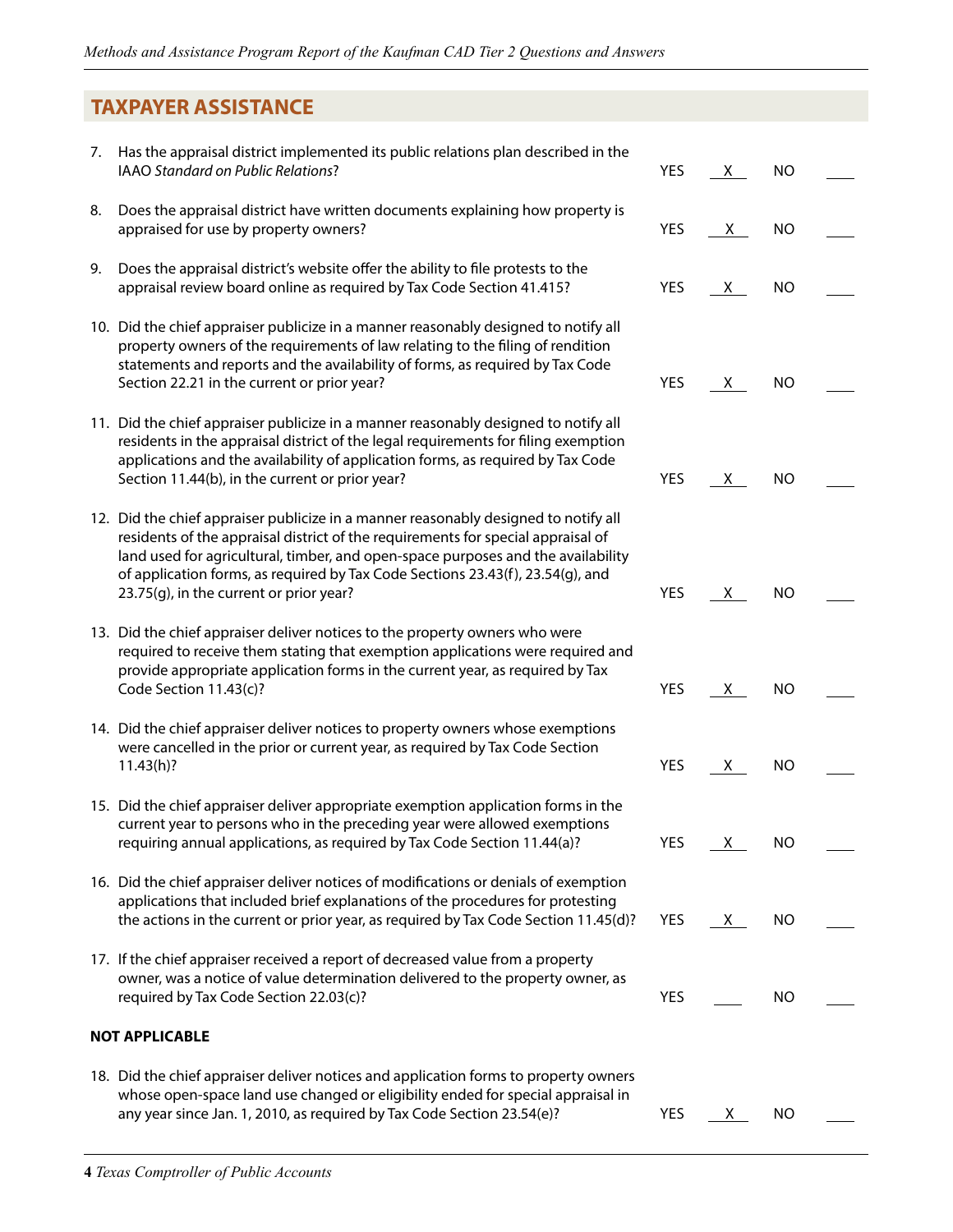| 19. If the chief appraiser imposed a penalty for failure of a property owner to<br>notify the appraisal district that land no longer qualifies for open-space special<br>appraisal in any year since Jan. 1, 2010, was a notice of imposition of the penalty<br>and an explanation of the procedures for protesting the imposition of the<br>penalty delivered to the owner, as required by Tax Code Section 23.54(i)? | <b>YES</b> |          | <b>NO</b> |  |  |  |  |
|------------------------------------------------------------------------------------------------------------------------------------------------------------------------------------------------------------------------------------------------------------------------------------------------------------------------------------------------------------------------------------------------------------------------|------------|----------|-----------|--|--|--|--|
| <b>NOT APPLICABLE</b>                                                                                                                                                                                                                                                                                                                                                                                                  |            |          |           |  |  |  |  |
| 20. Did the chief appraiser deliver notices of denials of applications for open-space<br>land designation that include brief explanations of the procedures for protesting<br>the denials and full explanations of the reasons for the denials in the current or<br>prior year, as required by Tax Code Section 23.57(d)?                                                                                              | YES        | X.       | NO        |  |  |  |  |
| 21. In the current or prior year, did the chief appraiser deliver notices of<br>determinations that a change in use of open-space land has occurred and<br>include in the notices an explanation of the owner's right to protest the<br>determinations, as required by Tax Code Section 23.55(e)?                                                                                                                      | YES        | X.       | <b>NO</b> |  |  |  |  |
| 22. In the current or prior year, did the chief appraiser include with the notice of<br>appraised value an application form for a residence homestead exemption if the<br>property did not qualify for a residence homestead exemption in the current tax<br>year, as required by Tax Code Section 25.19(b-2)?                                                                                                         | <b>YES</b> | X        | <b>NO</b> |  |  |  |  |
| 23. Has the appraisal district's board of directors implemented its procedures<br>explaining how taxpayer complaints are handled, as required by Tax Code<br>Sections 6.04(f) and (g)?                                                                                                                                                                                                                                 | <b>YES</b> |          | <b>NO</b> |  |  |  |  |
| <b>NOT APPLICABLE</b>                                                                                                                                                                                                                                                                                                                                                                                                  |            |          |           |  |  |  |  |
| <b>OPERATING PROCEDURES</b>                                                                                                                                                                                                                                                                                                                                                                                            |            |          |           |  |  |  |  |
| 24. Are the appraisal district's written procedures for hiring new staff specifying<br>the job responsibilities, advertising the job, screening applicants, interviewing<br>candidates, and selecting qualified candidates implemented and operational?                                                                                                                                                                | YES        | <u>X</u> | NO        |  |  |  |  |
| 25. Is the appraisal district's records retention plan as required by Local Government<br>Code Section 203.042 operational?                                                                                                                                                                                                                                                                                            | YES        | X.       | NO        |  |  |  |  |
| 26. Is the appraisal district's public funds investment plan as required by<br>Government Code Sections 2256.005 operational?                                                                                                                                                                                                                                                                                          | YES        | X        | <b>NO</b> |  |  |  |  |
| 27. Have the disclosure requirements for appraisal district staff under Local<br>Government Code Chapter 176 been implemented?                                                                                                                                                                                                                                                                                         | YES        | <u>X</u> | <b>NO</b> |  |  |  |  |
| 28. Are the appraisal district's personnel policies/manuals/procedures operational<br>in the current year?                                                                                                                                                                                                                                                                                                             | YES        | <u>X</u> | NO.       |  |  |  |  |
| 29. Did the appraisal district implement purchasing policies that comply with Local<br>Government Code Chapter 252 in the prior year?                                                                                                                                                                                                                                                                                  | YES        | <u>x</u> | <b>NO</b> |  |  |  |  |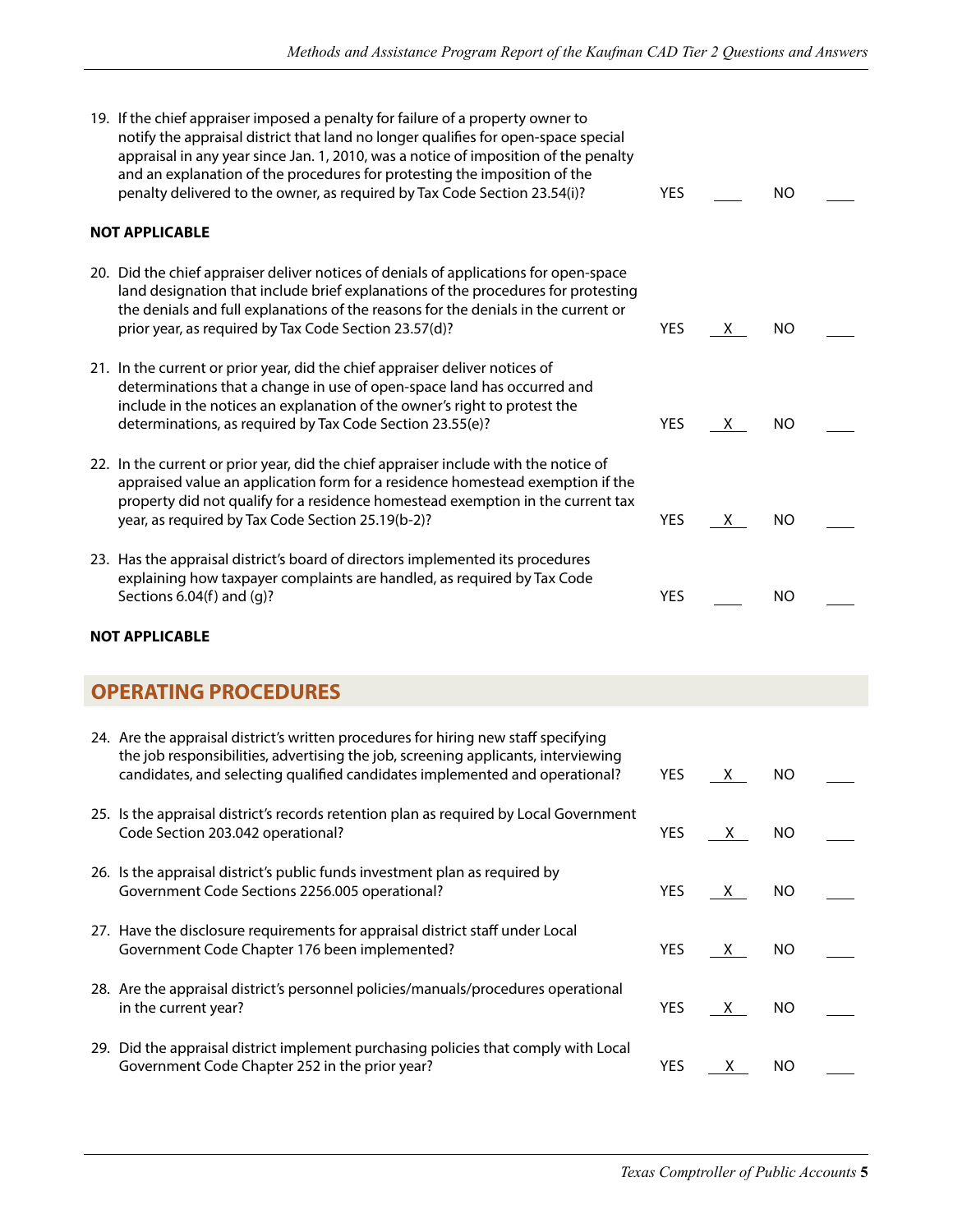| 30. Did the appraisal district maintain a partial exemption list as required by Tax<br>Code Section 11.46 and Comptroller Rule 9.3010 in the current or prior year?                | YES        | X.              | NO        |  |
|------------------------------------------------------------------------------------------------------------------------------------------------------------------------------------|------------|-----------------|-----------|--|
| 31. Do the exemption forms used by the appraisal district comply with Comptroller<br>Rule 9.415?                                                                                   | YES        | X,              | <b>NO</b> |  |
| 32. Has the appraisal district implemented written procedures for applying "capped"<br>homestead property values as required by Tax Code Section 23.23?                            | YES        | X.              | <b>NO</b> |  |
| 33. Does the appraisal district have written procedures concerning disaster recovery<br>and mitigation?                                                                            | YES        | <u>X</u>        | <b>NO</b> |  |
| <b>APPRAISAL STANDARDS, PROCEDURES AND METHODOLOGY</b>                                                                                                                             |            |                 |           |  |
| 34. Has the appraisal district begun implementation of the 2013 Texas Property Tax<br>Assistance Property Classification Guide?                                                    | YES        | X,              | <b>NO</b> |  |
| 35. Did the appraisal district comply with its written procedures for identifying and<br>inspecting new property in the current year?                                              | YES        | $X_{-}$         | <b>NO</b> |  |
| 36. Did the appraisal district comply with its written procedures for identifying<br>upgrades and new improvements to existing properties in the current year?                     | YES        | X,              | <b>NO</b> |  |
| 37. Did the appraisal district supplement its appraisal records with omitted<br>property in the prior or current year, according to the requirements of Tax Code<br>Section 25.21? | YES        | X,              | <b>NO</b> |  |
| 38. Do the appraisal district's appraisal practices conform to its appraisal manual<br>and procedures for residential property?                                                    | <b>YES</b> | $X_{-}$         | <b>NO</b> |  |
| 39. Do the appraisal district's appraisal practices conform to its appraisal manual<br>and procedures for land valuation?                                                          | <b>YES</b> | $X_{-}$         | <b>NO</b> |  |
| 40. Do the appraisal district's appraisal practices conform to its appraisal manual<br>and procedures for commercial property?                                                     | <b>YES</b> | $\underline{x}$ | <b>NO</b> |  |
| 41. Do the appraisal district's appraisal practices conform to its appraisal manual<br>and procedures for business personal property?                                              | YES        | $X_{-}$         | NO.       |  |
| 42. Do the appraisal district's appraisal manual and procedures for business<br>personal property include up-to-date depreciation tables?                                          | <b>YES</b> | $X_{-}$         | <b>NO</b> |  |
| 43. Do the appraisal district's appraisal practices conform to its appraisal manual<br>and procedures for open-space or agricultural land?                                         | YES        | <u>X</u>        | <b>NO</b> |  |
| 44. Do the appraisal district's procedures comply with the Manual for the Appraisal<br>of Timberland with regard to classifying qualified timberland by forest and soil<br>type?   | <b>YES</b> |                 | <b>NO</b> |  |

#### **NOT APPLICABLE**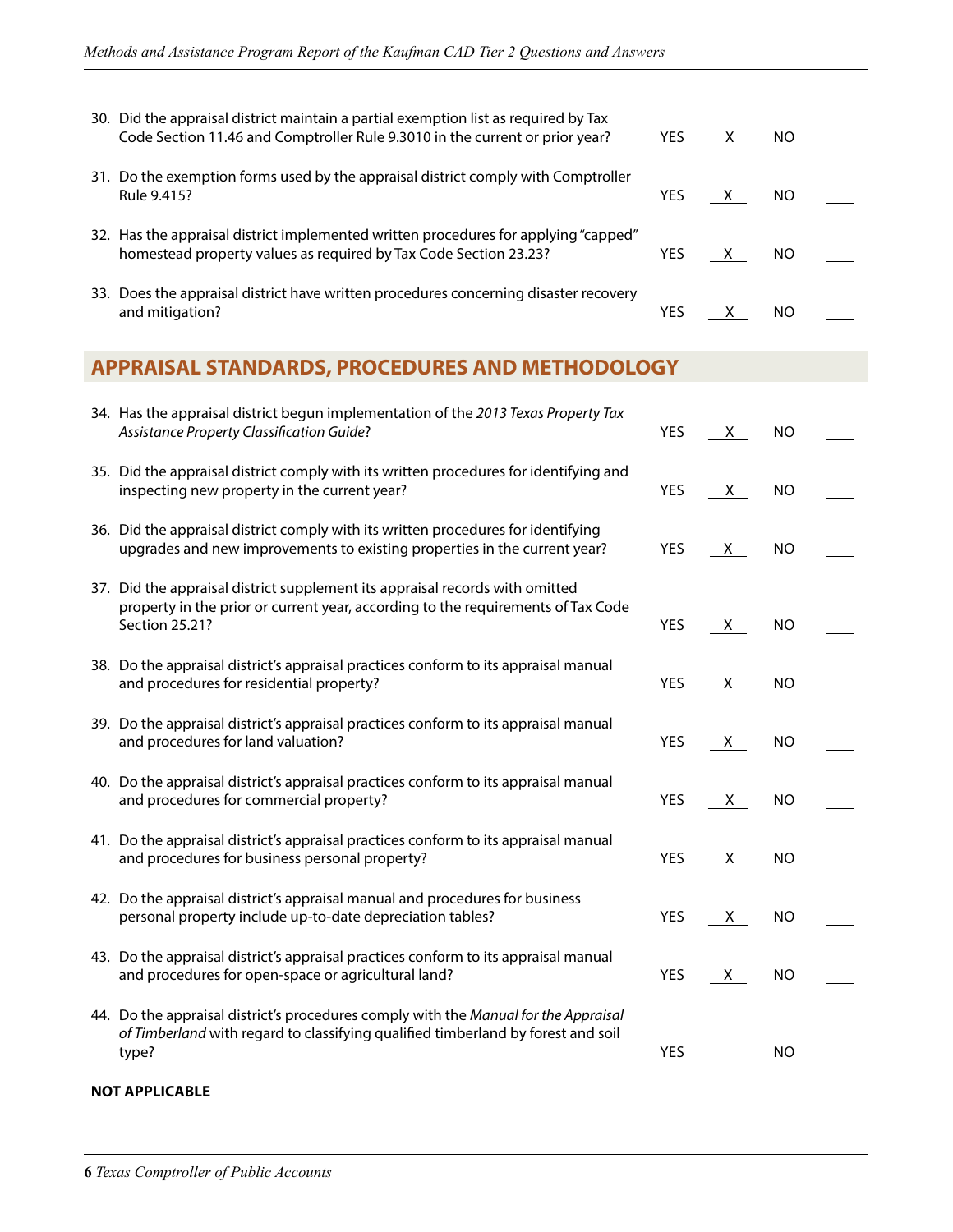| 45. Does the appraisal district properly value qualified timberland based on forest<br>and soil type?                                                                                                                                                                                                                | <b>YES</b> |    | <b>NO</b>      |  |
|----------------------------------------------------------------------------------------------------------------------------------------------------------------------------------------------------------------------------------------------------------------------------------------------------------------------|------------|----|----------------|--|
| <b>NOT APPLICABLE</b>                                                                                                                                                                                                                                                                                                |            |    |                |  |
| 46. Do the appraisal district's appraisal practices conform to its appraisal manual<br>and procedures for the qualification and appraisal of land used for wildlife<br>management?                                                                                                                                   | <b>YES</b> | X. | <b>NO</b>      |  |
|                                                                                                                                                                                                                                                                                                                      |            |    |                |  |
| 47. Did the appraisal district use its data collection manual in the current year?                                                                                                                                                                                                                                   | YES        | X. | NO             |  |
| 48. Did the appraisal district use its standards for accuracy for data collection in the<br>current year?                                                                                                                                                                                                            | <b>YES</b> | X. | <b>NO</b>      |  |
| 49. Did the appraisal district use internally prepared ratio studies in the preparation<br>or implementation of its reappraisal plan?                                                                                                                                                                                | <b>YES</b> | X. | <b>NO</b>      |  |
| 50. Are net-to-land calculations for the open-space land designated as native<br>pasture reproducible from the appraisal records?                                                                                                                                                                                    | <b>YES</b> | X. | <b>NO</b>      |  |
| 51. Are net-to-land calculations for the open-space land designated as dry and<br>irrigated cropland reproducible from the appraisal records?                                                                                                                                                                        | <b>YES</b> | X. | <b>NO</b>      |  |
| 52. Since Jan. 1, 2012, did the appraisal district recognize that beekeeping is an<br>agricultural use for 5 - 20 acres devoted to such a purpose for purposes of open-<br>space land designations through the creation of guidelines and/or the approval<br>of applications, pursuant to Tax Code Section 23.51(2)? | <b>YES</b> | X. | <b>NO</b>      |  |
| 53. Did the appraisal district provide all the data in the format requested relating to<br>Tax Code Sections 23.01(e) and 41.43(a-3)?                                                                                                                                                                                | <b>YES</b> | X. | N <sub>O</sub> |  |